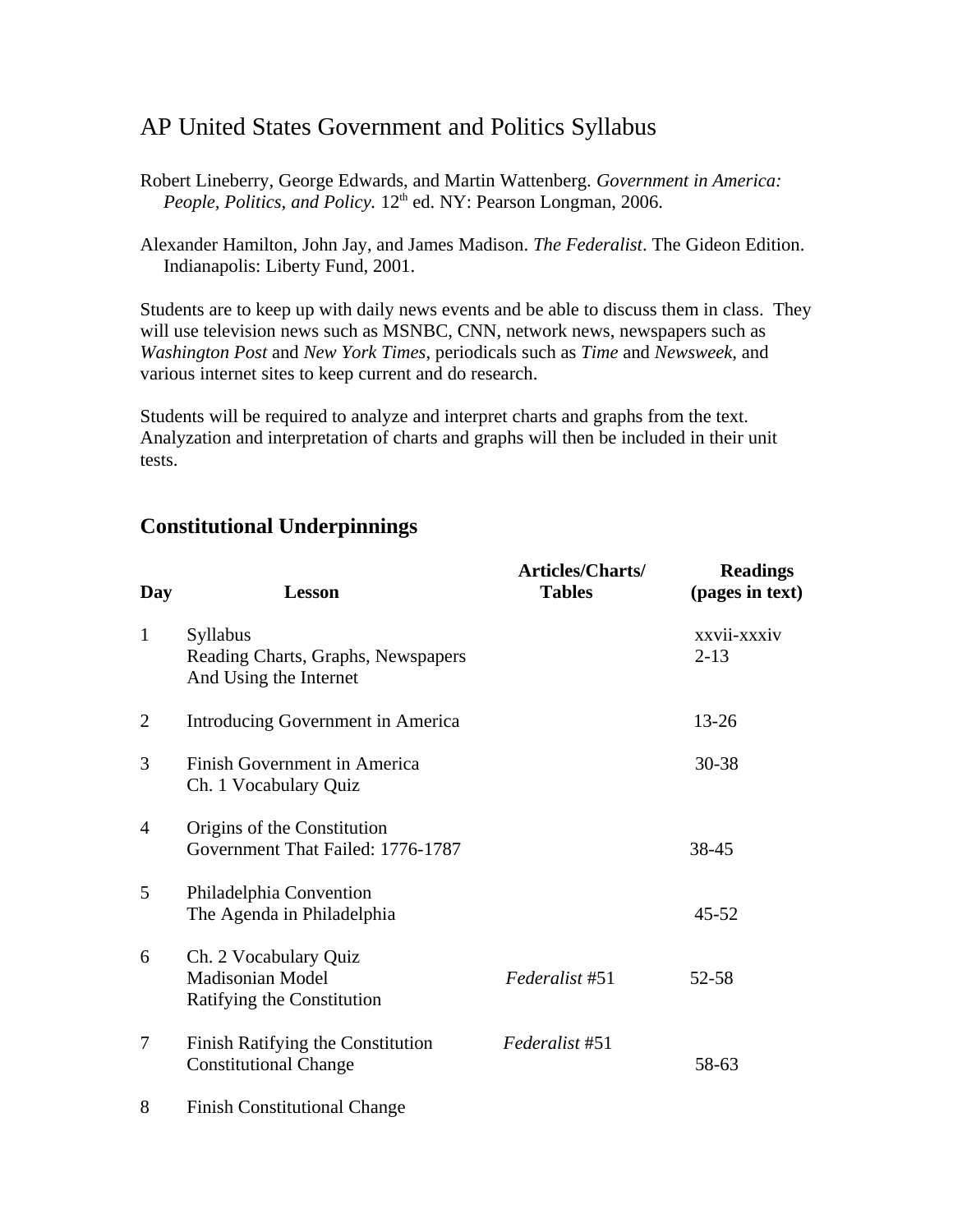|                                                | <b>Understanding the Constitution</b>                                                                                                 |                                                                        | 68-76   |
|------------------------------------------------|---------------------------------------------------------------------------------------------------------------------------------------|------------------------------------------------------------------------|---------|
| 9                                              | Defining Federalism<br><b>Constitutional Basis of Federalism</b>                                                                      | <b>Table: Distribution</b><br>of Powers                                | 77-85   |
| 10<br>11                                       | Ch. 3 Vocabulary Quiz<br><b>Constitutional Basis of Federalism</b><br><b>Understanding Federalism</b><br><b>Free Response Writing</b> | <b>Chart: Federal Grants to</b><br><b>State &amp; Local Government</b> | 85-93   |
| 12                                             | Unit Test: multiple choice, one<br>Free response                                                                                      |                                                                        | 176-183 |
|                                                | <b>Political Beliefs and Behaviors</b>                                                                                                |                                                                        |         |
| 13                                             | The American People<br><b>Political Socialization</b>                                                                                 | <b>Chart: The Coming Minority</b><br>Majority                          | 184-189 |
| 14                                             | <b>Public Opinion</b><br>Ch. 6 Vocabulary Quiz                                                                                        | Graph: Turnout by Age                                                  | 190-200 |
| 15                                             | <b>Political Information</b><br>Role of Polls                                                                                         |                                                                        | 201-207 |
| 16                                             | Political Ideologies                                                                                                                  | Chart: How Young & Old<br>Compare on the Issues                        | 296-303 |
| 17                                             | <b>How Elections Work</b>                                                                                                             | <b>Chart: Electoral College</b><br>Results of 2000 & 2004              | 304-311 |
| 18                                             | Whether to Vote<br>Ch. 10 Vocabulary Quiz                                                                                             |                                                                        | 311-319 |
| 19                                             | <b>Understanding Elections &amp;</b><br><b>Voting Behavior</b>                                                                        | <b>Chart: Changing Patterns</b><br>in Voting Behavior                  |         |
| 20                                             | Unit Test: multiple choice,<br>One free response                                                                                      |                                                                        | 212-219 |
| <b>Media/Political Parties/Interest Groups</b> |                                                                                                                                       |                                                                        |         |
| 21                                             | Mass Media Today<br>Development of Media Politics                                                                                     |                                                                        | 219-226 |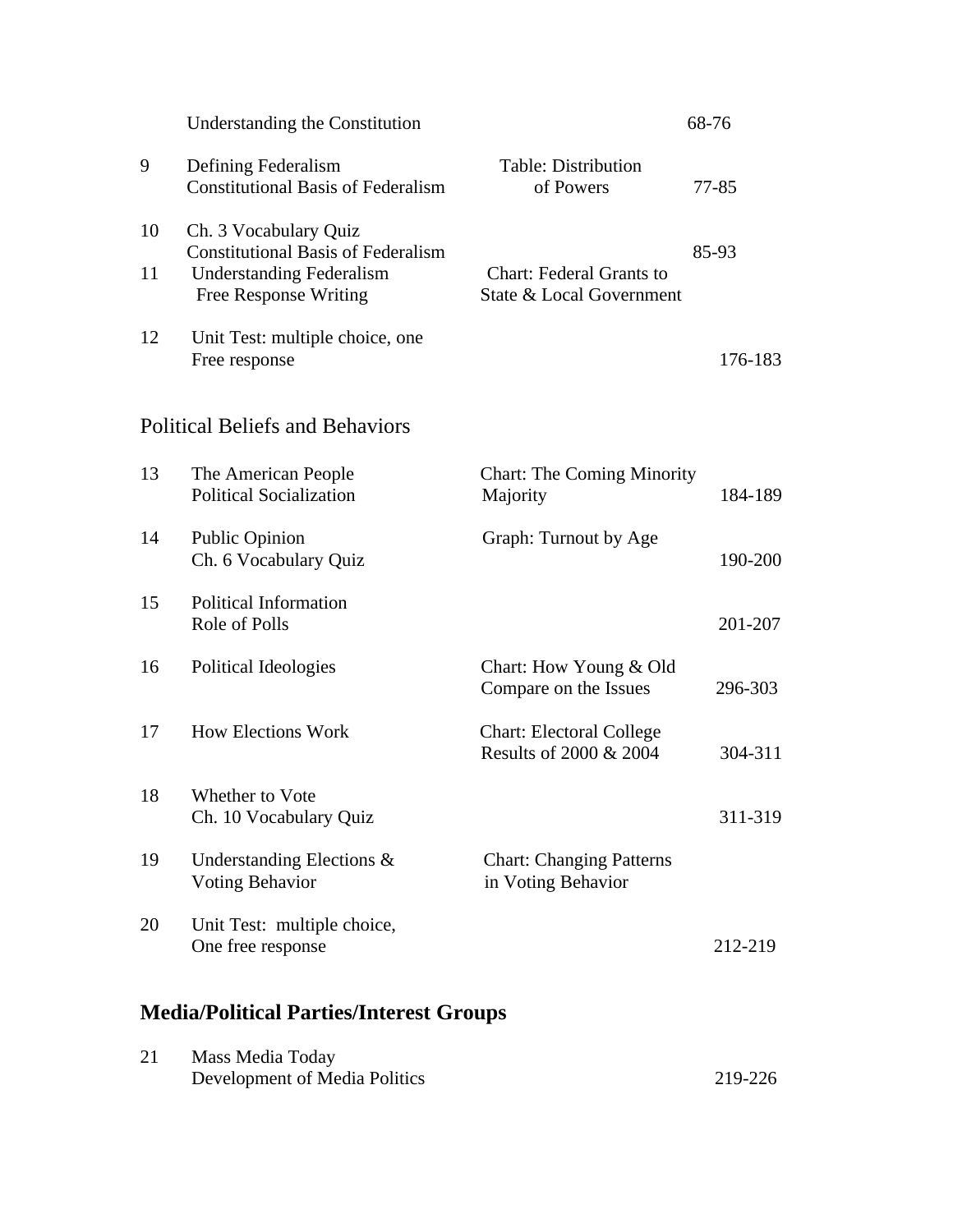| 22 | <b>Finish Media Politics</b>                                                               | News Analysis: TV Coverage<br>of 2006 Elections. | 227-235 |
|----|--------------------------------------------------------------------------------------------|--------------------------------------------------|---------|
| 23 | News & Public Opinion<br>Media & Agenda Setting                                            | News Analysis: TV Coverage<br>of 2006 Elections  | 240-247 |
| 24 | Ch.7 Vocabulary Quiz<br>The Meaning of Party<br>The Party in the Electorate                | <b>Chart: Party Identification</b>               | 248-255 |
| 25 | <b>Political Party Organizations</b><br>Party Platforms                                    |                                                  | 256-263 |
| 26 | Party Eras<br><b>Impact of Third Parties</b>                                               | <b>Chart: Party Coalitions Today</b>             | 324-332 |
| 27 | Ch. 8 Vocabulary Quiz<br>Role of Interest Groups<br>Theories of Interest Group<br>Politics | Federalist #10                                   | 333-342 |
| 28 | <b>Interest Group Explosion</b>                                                            | Federalist #10                                   | 342-349 |
| 29 | <b>Types of Interest Groups</b>                                                            | Graph: Associations by Type                      |         |
| 30 | Unit Test: multiple choice,<br>One free response                                           |                                                  | 354-360 |

## **Institutions of National Government**

| 31 | Representatives and Senators<br><b>Congressional Elections</b>            | Chart: Daily Schedule of a<br>Congressman       | 361-366 |
|----|---------------------------------------------------------------------------|-------------------------------------------------|---------|
| 32 | Incumbency                                                                | Assign a Congressman to<br>Research on Internet | 366-372 |
| 33 | Congressional Leadership<br>Committees & Subcommittees                    | <b>Table: Standing Committees</b>               | 372-377 |
| 34 | Caucuses<br>How a Bill Becomes Law                                        |                                                 | 377-382 |
| 35 | Finish How a Bill Becomes Law Chart: How a Bill Becomes<br>Constituencies |                                                 | 382-386 |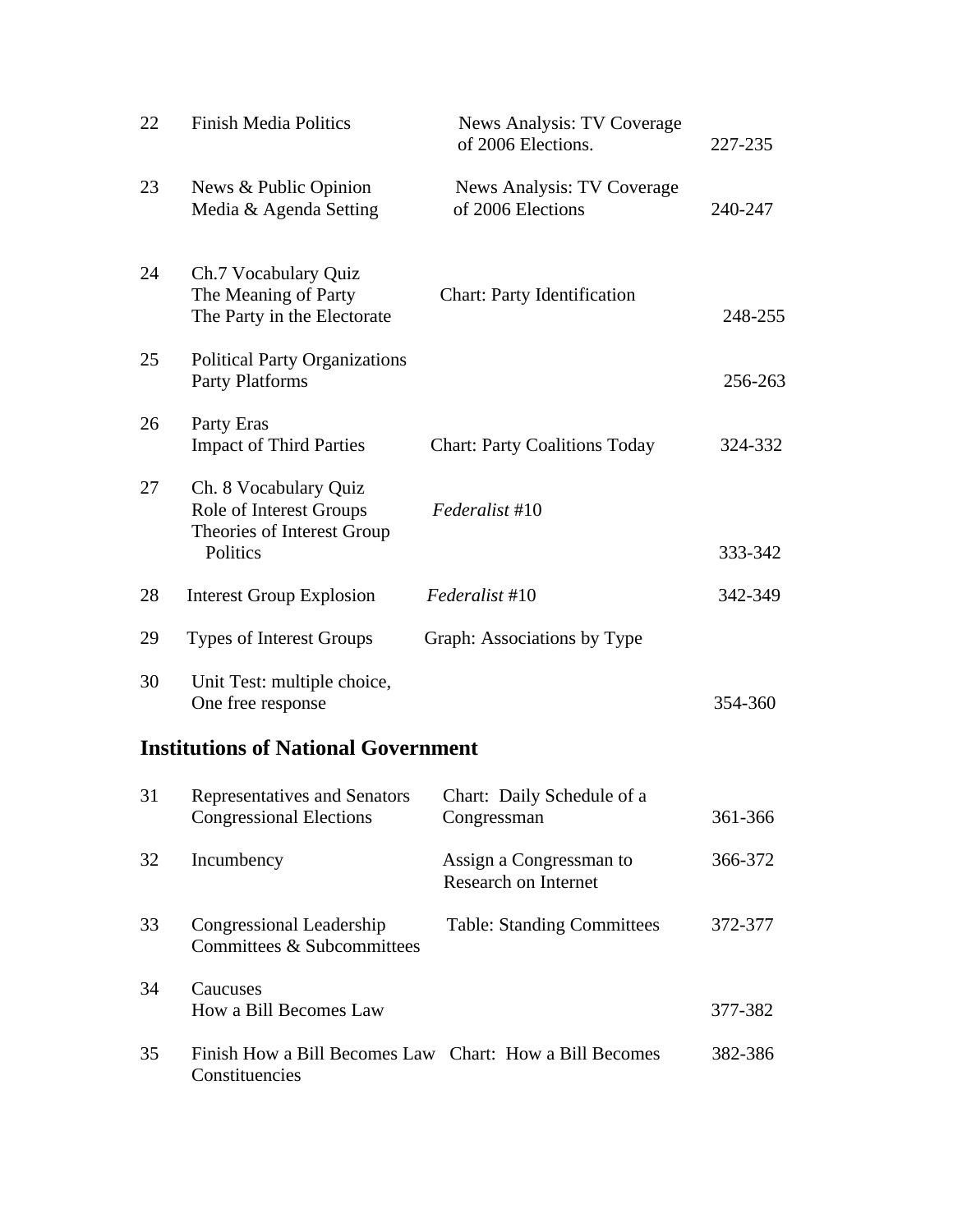| 36 | Ch. 12 Vocabulary Quiz<br>Lobbyists                     |                                                                                          | 392-397            |
|----|---------------------------------------------------------|------------------------------------------------------------------------------------------|--------------------|
| 37 | Overview of the Presidency                              | <b>Chart: Recent Presidents</b>                                                          | 398-403            |
| 38 | <b>Presidential Powers</b>                              | <b>Chart: Constitutional</b><br>Powers of the President                                  |                    |
| 39 | <b>Chief Executive</b><br>Cabinet/Vice-President        | <b>Table: Cabinet Departments</b>                                                        | 403-407<br>403-407 |
| 40 | <b>Executive Office</b><br><b>White House Staff</b>     |                                                                                          | 407-412            |
| 41 | Ch. 13 Vocabulary Quiz<br>President & Congress          | Chart: Gains or Losses for<br>Party in Midterm Elections                                 |                    |
| 42 | Finish President & Congress<br><b>Mandates</b>          | Assign a Recent President to<br>Research on the Internet                                 | 413-418            |
| 43 | <b>President and National</b><br><b>Security Policy</b> |                                                                                          | 419-425            |
| 44 | <b>Public President</b><br>Presidential Approval        | <b>Graph: Yearly Presidential</b><br>Approval                                            | 426-431            |
| 45 | The President and the<br>Press                          | News Analysis: How the President<br>tries to control the Press                           | 468-476            |
| 46 | The Bureaucrats                                         | <b>Chart: Growth in Government</b><br>Civilian Employees                                 | 476-483            |
| 47 | <b>How Bureaucracies Are</b><br>Organized               | Chart: Organization of the<br><b>Interior Department</b>                                 | 484-491            |
| 48 | Ch. 15 Vocabulary Quiz<br>Bureaucracies as Implementors |                                                                                          | 492-499            |
| 49 | <b>Bureaucracies as Regulators</b>                      | <b>Chart: Iron Triangles</b>                                                             | 504-511            |
| 50 | Intro. To Federal Courts                                | <b>Chart: Federal Court System</b>                                                       | 512-519            |
| 51 | Judicial Selection                                      | Assignment: Each student is given<br>two Supreme Court cases to research and<br>analyze. |                    |
| 52 | Courts as Policymakers                                  | Federalist #78                                                                           | 519-526            |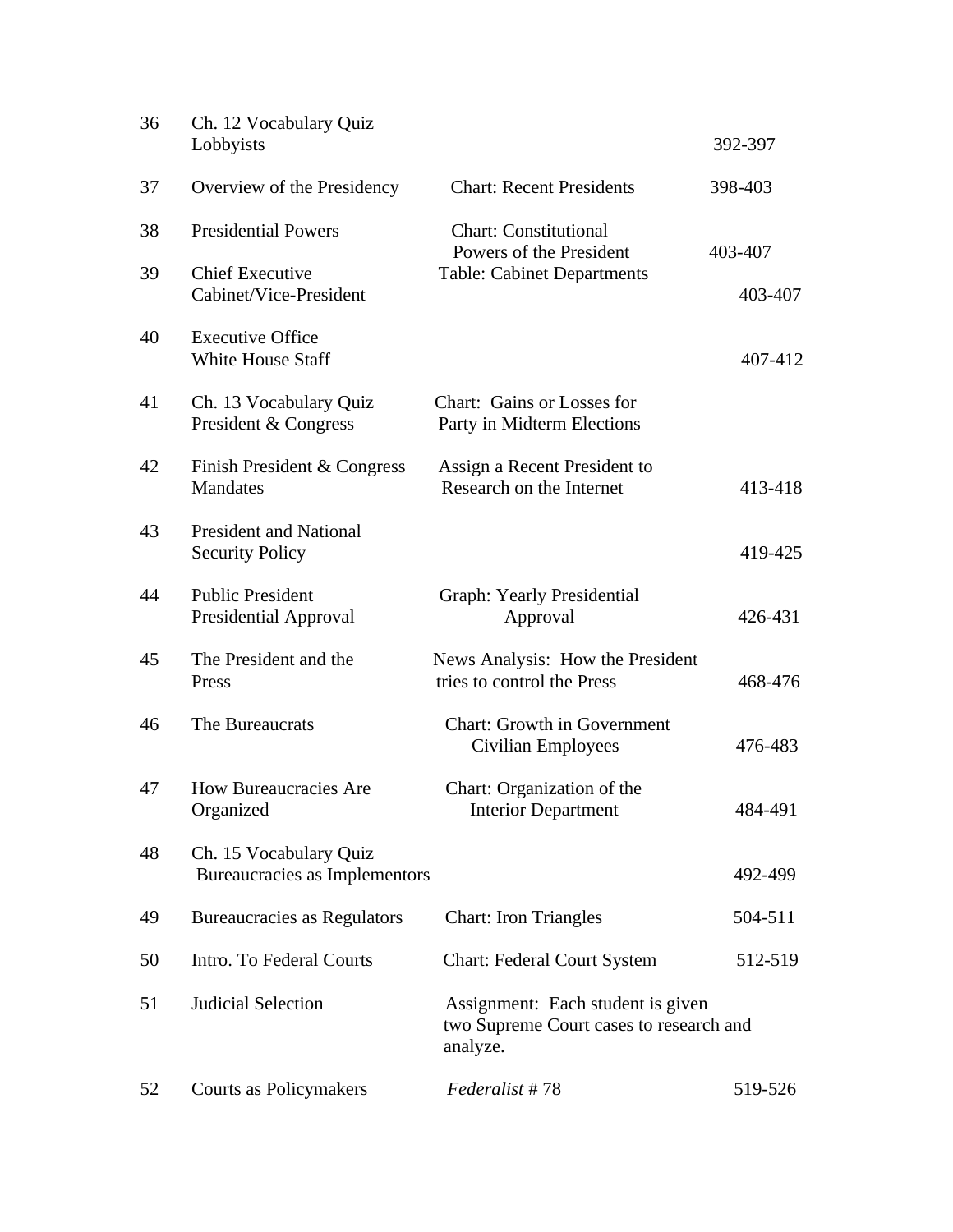| 53 | Discuss Federalist #78                                              |                                                                                                     | 526-531 |
|----|---------------------------------------------------------------------|-----------------------------------------------------------------------------------------------------|---------|
| 54 | Ch. 16 Vocabulary Quiz<br>Judicial Activism &<br>Judicial Restraint |                                                                                                     |         |
| 55 | Unit Test: Multiple Choice,<br>Free response                        |                                                                                                     | 436-440 |
| 56 | <b>Sources of Federal Revenue</b>                                   | <b>Chart: Federal Revenues</b>                                                                      | 440-444 |
| 57 | Taxes and Public Policy                                             |                                                                                                     | 444-448 |
| 58 | <b>Federal Expenditures</b>                                         | <b>Chart: Federal Expenditures</b>                                                                  |         |
| 59 | Ch. 14 Vocabulary Quiz<br><b>Finish Federal Expenditures</b>        | <b>Chart: Trends in Defense</b><br>Spending                                                         | 449-453 |
| 60 | <b>Social Service State</b><br><b>Uncontrollable Expenditures</b>   | <b>Chart: Trends in Social</b><br><b>Service Spending</b>                                           | 453-455 |
| 61 | <b>Budgetary Process</b><br>The President's Budget                  | Chart: Schedule of President's<br><b>Budget</b>                                                     | 455-458 |
| 62 | Congress and the Budget                                             | <b>Chart: Congressional Budget</b><br>Timetable<br>New analysis: Analyze news<br>Coverage of budget | 459-463 |
| 63 | <b>Budget Reforms</b>                                               | <b>Chart: Annual Federal Deficits</b>                                                               | 588-591 |
| 64 | <b>Health Care Policy</b>                                           | Graph: Nation's Health Care,<br>Who Pays                                                            | 592-595 |
| 65 | Role of Government in<br><b>Health Care</b>                         |                                                                                                     | 596-599 |
| 66 | <b>Health Care Policymaking</b><br>Ch.19 Vocabulary Quiz            |                                                                                                     | 600-604 |
| 67 | <b>Environmental Policy</b>                                         |                                                                                                     | 605-610 |
| 68 | Unit Test: Multiple Choice,<br>Free Response                        |                                                                                                     | 98-105  |